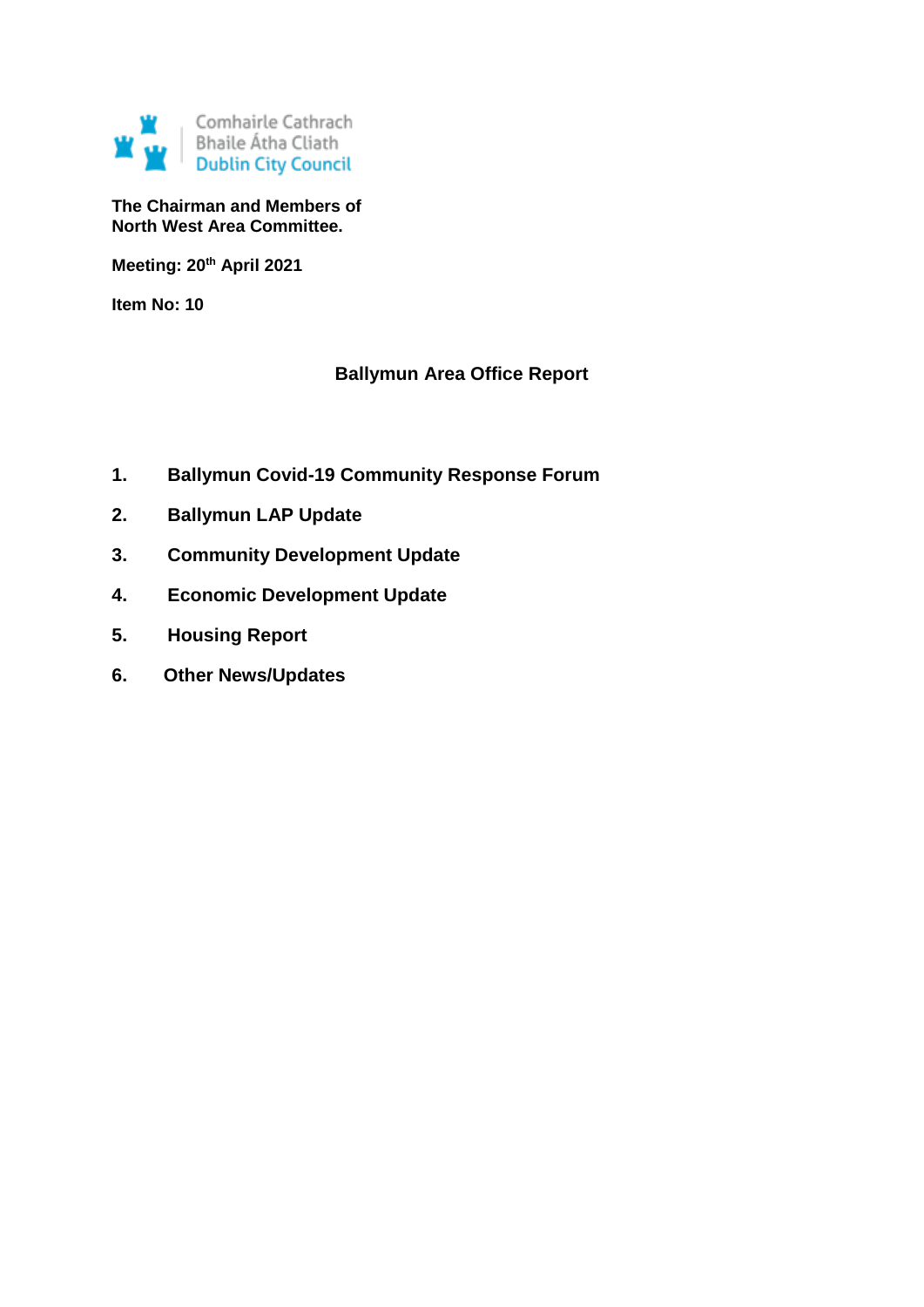# **1. Ballymun Covid-19 Community Response Forum**

The Covid-19 Community Response Forum is continuing and the Ballymun Response Team includes Liam Barry, Martina Kelly, and Ciaran Mahony with all three on a rota, responding to Covid-19 requests as required. A group of volunteers from the local Setanta Hurling Club continue to provide invaluable assistance with all requests. The service was provided over the Easter Bank Holiday weekend.

# **2. Ballymun LAP Update**

# Shopping Centre – Site 1

The ESB completed all works on the site on 12<sup>th</sup> March while Barnmore were permitted to return to the site on 15<sup>th</sup> March. They will now progress with demolishing the remaining substations and clearing the site. The site will be returned to an open green space on completion of the demolition.

# Lidl (North Quarter) - Site 3



The vacant units continue to be advertised by Smith Butler Estates on Daft: [https://www.daft.ie/53113341.](https://www.daft.ie/53113341) There are three interested parties in the units, two of which are at an advanced stage. We will be kept informed if and when either of these deals are finalised. The market has been slower due to Covid-19 restrictions.

## Vacant DCC units

The HSE have been informed that it will not be possible to install internal access between the two units in Shangan. The HSE have not responded to this outcome and it is unknown at this time if they intend to proceed or not.

## Balbutcher / Hampton Wood Junction

The junction officially opened on the  $8<sup>th</sup>$  March. While there was some commentary in the days leading up to the opening, it has been operating successfully and DCC have received limited negative feedback. The new pedestrian crossing facilities, tree planting and improved lighting have been welcomed by all.

There have been some comments that the radius of the junctions is tight for larger vehicles but this is a deliberate design feature, as set out in the Design Manual for Urban Roads and Streets, and serves to force vehicles to slow right down when they are making a left hand turn. Further monitoring of the junction's performance is ongoing. There have been concerns raised by some residents regarding traffic speeds and uncontrolled parking on Hampton Wood Drive. Traffic speed surveys are ongoing at this location and a review will be carried out to assess if additional traffic calming measures are required.

The completion of the landscaping works remains on hold until the restrictions are lifted. Requests have been made for litter bins to be installed at the junction.

The Area Office and the Project Team are assessing the feasibility of constructing a new footpath at the western side of the junction to link Hampton Wood Drive with the entrance to the industrial estate and existing footpath on the north side of the road. Funding will need to be identified to progress the project if viable.

The Area Office are also reviewing parking arrangements at Poppintree Park on Poppintree Park Lane West following the introduction of the new advisory cycle lane between Balbutcher Lane junction and the Jamestown Road roundabout. A feasibility assessment will be required and funding has been sought if additional measures are to be introduced.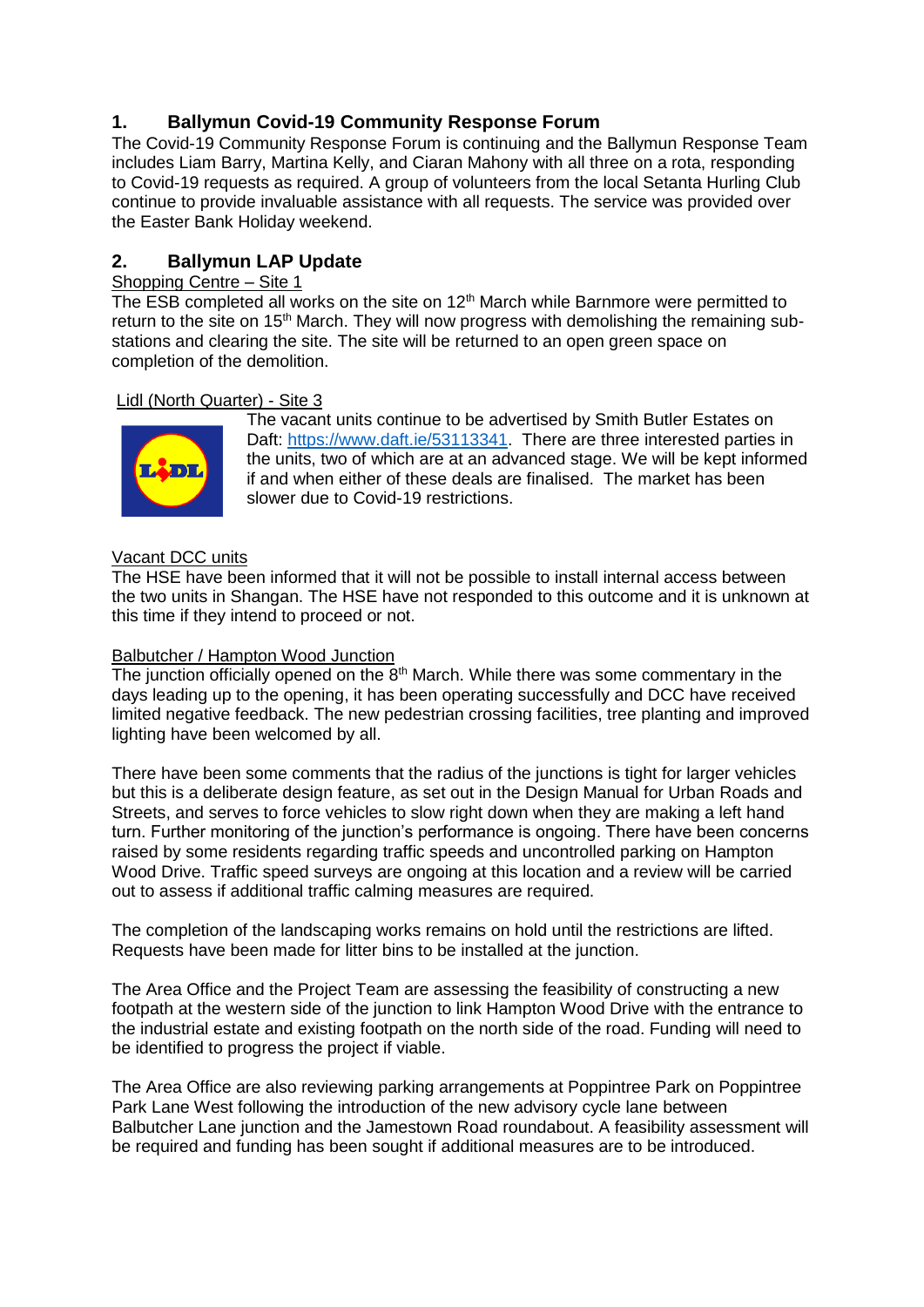DCC have launched a new education campaign to raise awareness on the use of flashing amber arrows for left turning vehicles- which are currently in use at Balbutcher Lane. The video has been circulated on social media and a dedicated webpage has been set up: [https://www.dublincity.ie/residential/transportation/roads-and-traffic-projects/driver](https://www.dublincity.ie/residential/transportation/roads-and-traffic-projects/driver-awareness-cyclists-traffic-signal-junctions)[awareness-cyclists-traffic-signal-junctions](https://www.dublincity.ie/residential/transportation/roads-and-traffic-projects/driver-awareness-cyclists-traffic-signal-junctions)

#### Sillogue Infrastructure Scheme

The scheme received approval to recommence on site on 12<sup>th</sup> April. The temporary site compound experienced damage and anti-social behaviour when the site was shutdown during level 5. The contractor will erect a full site hoarding around the compound. When the hoarding is erected the site will be secured and works will commence on the extension of Gateway Crescent to meet Sillogue Road, followed by utility upgrades within Sillogue Gardens before footpath and carriageway improvements through the scheme.

Information on the scheme, including contact details for the Contractor's Liaison Officer, is available on this website: [https://www.dublincity.ie/residential/transportation/roads-and](https://www.dublincity.ie/residential/transportation/roads-and-traffic-projects/sillogue-infrastructure-scheme)[traffic-projects/sillogue-infrastructure-scheme](https://www.dublincity.ie/residential/transportation/roads-and-traffic-projects/sillogue-infrastructure-scheme)

# **3. Community and Social Development Update**

General Community Development

The Community and Social Development Team members are continuing to keep in contact with all community group members through phone calls, e-mails and Facebook posts. In particular we have been sharing information on health and wellbeing workshops and webinars.

#### Community Grants Scheme 2021

The Community Grants Scheme for 2021 has recently been announced. It is proposed to roll out an online application process for same. The Area Team members are attending meetings with the Central Community Development Section with a view to making the grants process as accessible as possible to local community groups.

#### Social Inclusion

Ballymun Men's Sheds: We are continuing to provide support and advice to the Ballymun Men's Shed Committee members and are having regular zoom meetings with regards to progress on the new premises and moving onto the next stage. At this stage, the renovation works on the unit are almost complete and the community team are liaising with the Centre Manager and the Property Development Section of DCC regarding a licence for the group. This is a very exciting project for the local area and the team are really looking forward to developing the group and project further when restrictions ease.

Community Initiatives: Sports and Wellbeing: The Community team are continuing to play a major role in the development of Ballymun Health and Fitness initiatives, which includes supporting the next Ballymun Health and Fitness Festival. This is due to take place at the end of April and we are assisting the group to set up a robust committee structure. These events are being adapted for online forums according to public safety guidelines.

#### International Women's Day:

The Ballymun team ran a successful community initiative for International Women's Day whereby local residents nominated local women who they felt deserved to be honoured. The winning entries which included a range of amazing community representatives received pampering packs and the results were announced on Facebook on International Women's Day on the 8<sup>th</sup> March.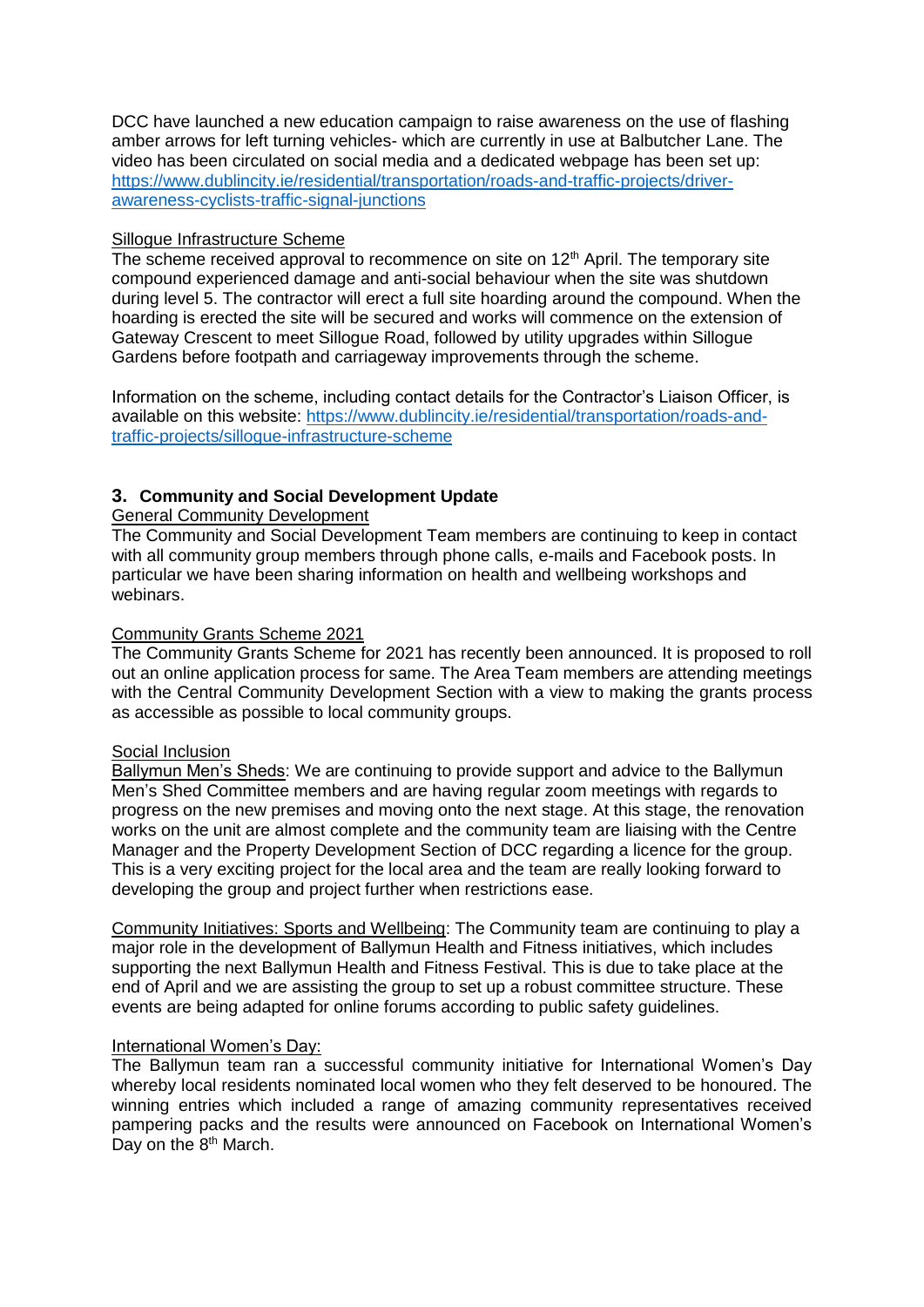#### Dublin Learning City Festival:

We have rolled out a creative learning initiative and competition entitled 'Share Something You've Learned during Covid 19' as part of the Dublin learning City Festival from  $22^{nd}$  to  $24^{th}$ March. This was an interesting and successful initiative with entries received from all age groups. Winners included a wide array of excellent poems, short stories and pictures all of which were shared on Facebook during the learning festival.

#### Community Art Initiative:

The Community team and Public Domain team are collaborating with Decathlon, Ikea and local youth projects on a community art project in respect of a large wall on St Margaret's Road. An onsite meeting to gather ideas and progress the initiative will be arranged for later in April.

#### Environmental:

We are continuing with our scoping exercise of all environmental related community groups in the area to get a better picture of the status of each group with a view to developing the groups, combining some group structures and establishing an area wide supportive and sustainable network. We continue to collaborate with the Public Domain team and Ballymun Tidy Towns in this regard with the joint aim of enhancing and transforming local black spots. Initial plans have begun for the roll out of plant deliveries and Greening Neighbourhood workshops which will take place over the coming months.

# **4. Economic Development Update**

Ballumun<sup>(2)</sup> business B4b held its AGM on Monday 22<sup>nd</sup> March. There are two new members to the Steering Committee, Aspen Student

Life and Barbara Leonard of Heartspace Mediation. The Steering Committee will meet in April to plan its events for the remainder of the year. Membership currently stands at 70 businesses from Ballymun and the surrounding areas. B4b is in the process of tendering for a new Digital Content Manager, the closing date was 31<sup>st</sup> March.

## Shop Front Enhancement Scheme



To date we have received six applications in total, five from Finglas and one from Ballymun. Three of the applications are from businesses located within industrial estates, which are not eligible for this scheme. Applications are open until the end of May 2021 but this date may be extended. We will further promote the scheme as restrictions ease.

More information can be found on the DCC website: [North West](https://www.dublincity.ie/council/council-explained/your-area/north-west-area/shop-front-improvement-scheme-2021?fbclid=IwAR24sU2GgNEsT7RWXo2Ij1lmTSXqRY-GtrW_wSj1E67dfjqicsLM9D6W-rc) 

[Area Shop-front Improvement scheme](https://www.dublincity.ie/council/council-explained/your-area/north-west-area/shop-front-improvement-scheme-2021?fbclid=IwAR24sU2GgNEsT7RWXo2Ij1lmTSXqRY-GtrW_wSj1E67dfjqicsLM9D6W-rc)

## Ballymun and Finglas Business Advice Service



This service has now been launched and is available to small businesses who wish to meet with a mentor to get help with the challenges of running a business in the current climate. Applications can be made via the Dublin City Council website: <https://bit.ly/2PO7Y2Z>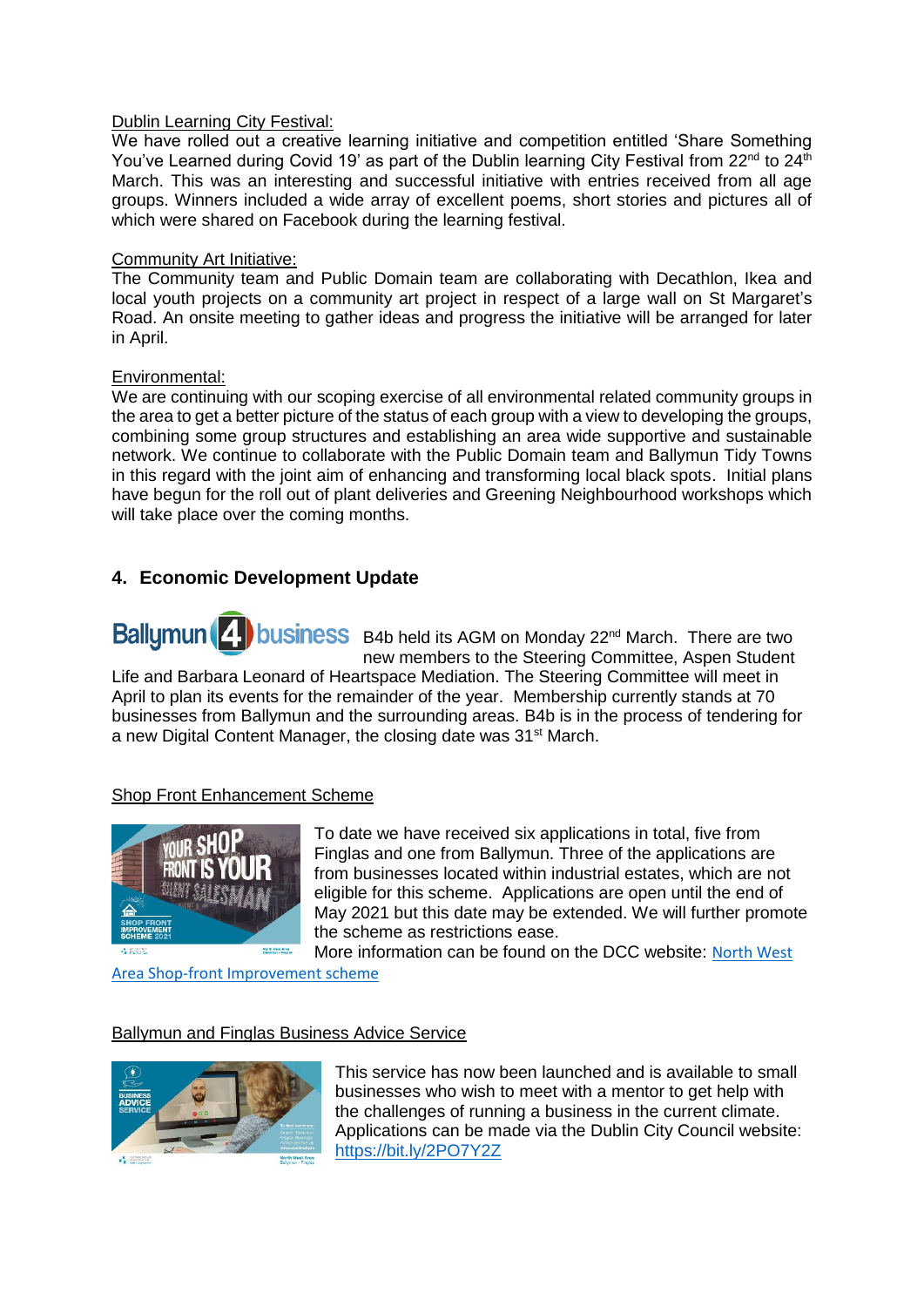- Businesses must be in the North West Area
- Up to 6 hours business advice with a mentor
- It's free (to businesses financed by Area Office)
- Meetings will take place on a virtual platform
- All commercial sectors eligible
- Businesses must have a minimum trading history of 2 years
- Startups are not eligible

# SMART Cities Wi-Fi4EU Project

The Ballymun Civic Centre has been approved for the Smart Cities WiFi4EU Project. The Centre will now have free Wi-Fi installed by Virgin Media in public spaces such as the atrium, Council Chamber and Members Room, which will be a great resource to have when running events and public meetings in the future.

# **5. Housing Report**

#### Estate Management Statistics

| <b>March</b>                                                 |          |
|--------------------------------------------------------------|----------|
| No of Anti- Social complaints per 1997 act Drug related      | 14       |
| No of Anti-Social complaints per 1997 act (Not Drug Related) | 18       |
| No of other Complaints                                       | 13       |
| <b>Total Complaints</b>                                      | 45       |
| No of Anti-Social Interviews per 1997 act                    | 13       |
| No of Other Interviews                                       | 11       |
| <b>Total Interviews</b>                                      | 24       |
| No Requests for mediation                                    | $\Omega$ |
| No of Complaints referred to central unit for Action         | $\Omega$ |
| No of Section 20 Evictions                                   | 0        |
| No of excluding Orders applied for by Tenant                 | $\Omega$ |
| No of Excluding orders applied for by DCC                    | $\Omega$ |
| No of surrender of Tenancies due to Anti-Social Behaviour    | 1        |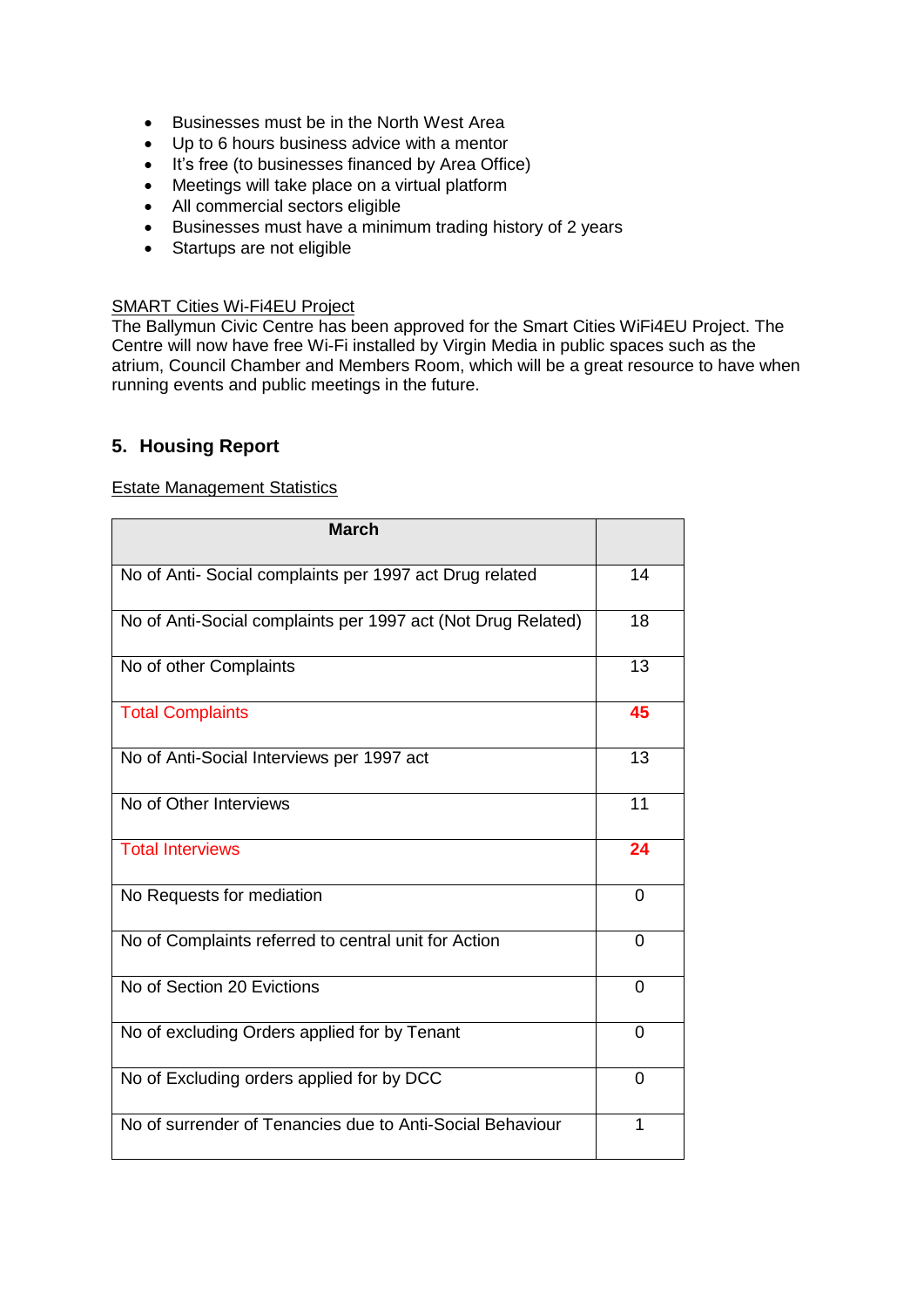| No of Tenancy Warnings sent to Central Unit |  |
|---------------------------------------------|--|
| No of Court Orders Granted                  |  |
| No of Appeals / Judicial Reviews Challenges |  |
| No of Warrants executed (Evictions)         |  |

# Rent Assessments

|                              | <b>March</b>                       |  |
|------------------------------|------------------------------------|--|
| <b>Assessments</b>           | 2738                               |  |
|                              | 1789 emails/ 438 updates/511 calls |  |
| <b>Permissions To Reside</b> | 6                                  |  |
| <b>Refunds</b>               | 8                                  |  |
| <b>Opening of Accounts</b>   | 14                                 |  |
|                              | (including sole/ 0 successions)    |  |
| <b>Closing of Accounts</b>   | 6                                  |  |
|                              | (including 0 sole / 0 successions) |  |
| <b>Front Counter Calls</b>   | See Above                          |  |
| <b>Window replacements</b>   | $\overline{2}$                     |  |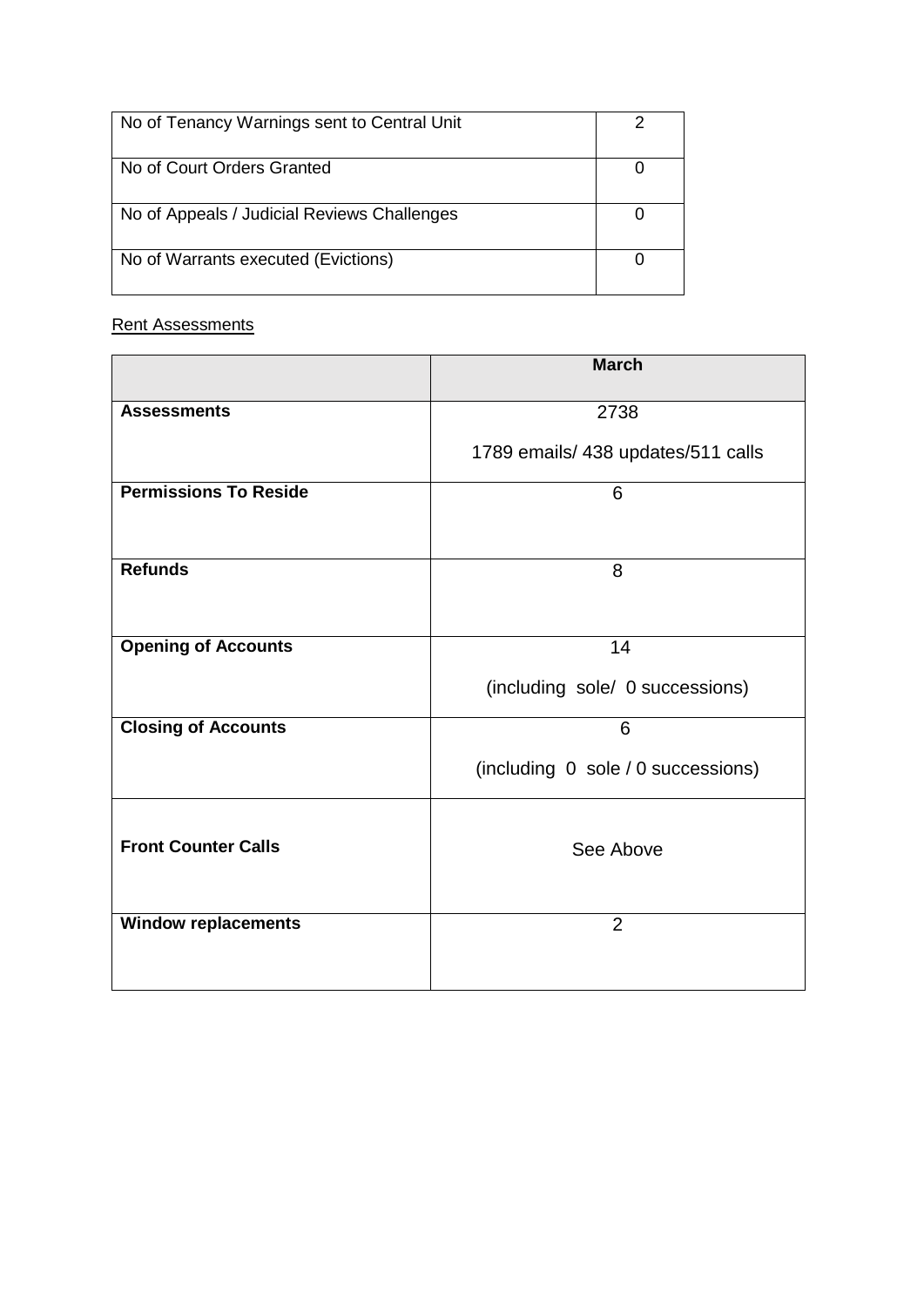# Ballymun Lettings January - March 2021

| <b>Allocation Category</b> | <b>Housing List</b> | <b>Transfer List</b> | <b>Older Persons</b> |
|----------------------------|---------------------|----------------------|----------------------|
|                            | 2021                | 2021                 | 2021                 |
| <b>Bands 2 &amp; 3</b>     | 3                   | $\overline{2}$       | $\overline{0}$       |
| Medical                    | $\mathbf 0$         | $\mathbf{1}$         | $\mathbf 1$          |
| Welfare                    | $\overline{0}$      | $\mathbf 0$          | $\overline{0}$       |
| <b>Homeless</b>            | $\overline{0}$      | $\overline{0}$       | $\overline{1}$       |
| <b>Travellers</b>          | $\overline{2}$      | $\overline{0}$       | $\overline{0}$       |
| <b>Transfer HAP</b>        | $\mathbf 0$         | $\mathbf{1}$         | $\overline{0}$       |
| De-tenanting               | $\mathbf 0$         | $\mathbf 0$          | $\overline{0}$       |
| <b>Estate Management</b>   | $\overline{0}$      | $\overline{1}$       | $\overline{0}$       |
| Maintenance                | $\mathbf 0$         | $\mathbf 0$          | $\overline{0}$       |
| <b>Surrendering Larger</b> | $\mathbf 0$         | 3                    | $\overline{0}$       |
| Unable to afford           | $\overline{0}$      | 0                    | $\overline{0}$       |
| Succession/Sole            | $\overline{5}$      | $\overline{1}$       | $\overline{0}$       |
| <b>Total</b>               | $\overline{10}$     | 9                    | $\overline{2}$       |

## **Older Persons Units**

| <b>Address</b>      | <b>Type</b> | Date of Vacancy | <b>Status</b>       |
|---------------------|-------------|-----------------|---------------------|
| <b>Burren Court</b> | 1 Bed       | 17/11/2020      | <b>Under Offer</b>  |
| <b>Burren Court</b> | 1 Bed       | 21/07/2021      | <b>Under Repair</b> |
| Sandyhill Gardens   | 1 Bed       | 21/07/2020      | <b>Under Offer</b>  |
| Sandyhill Gardens   | 1 Bed       | 21/07/2020      | <b>Under Offer</b>  |
| Sandyhill Gardens   | <b>Bed</b>  | 27/12/2020      | <b>Under Repair</b> |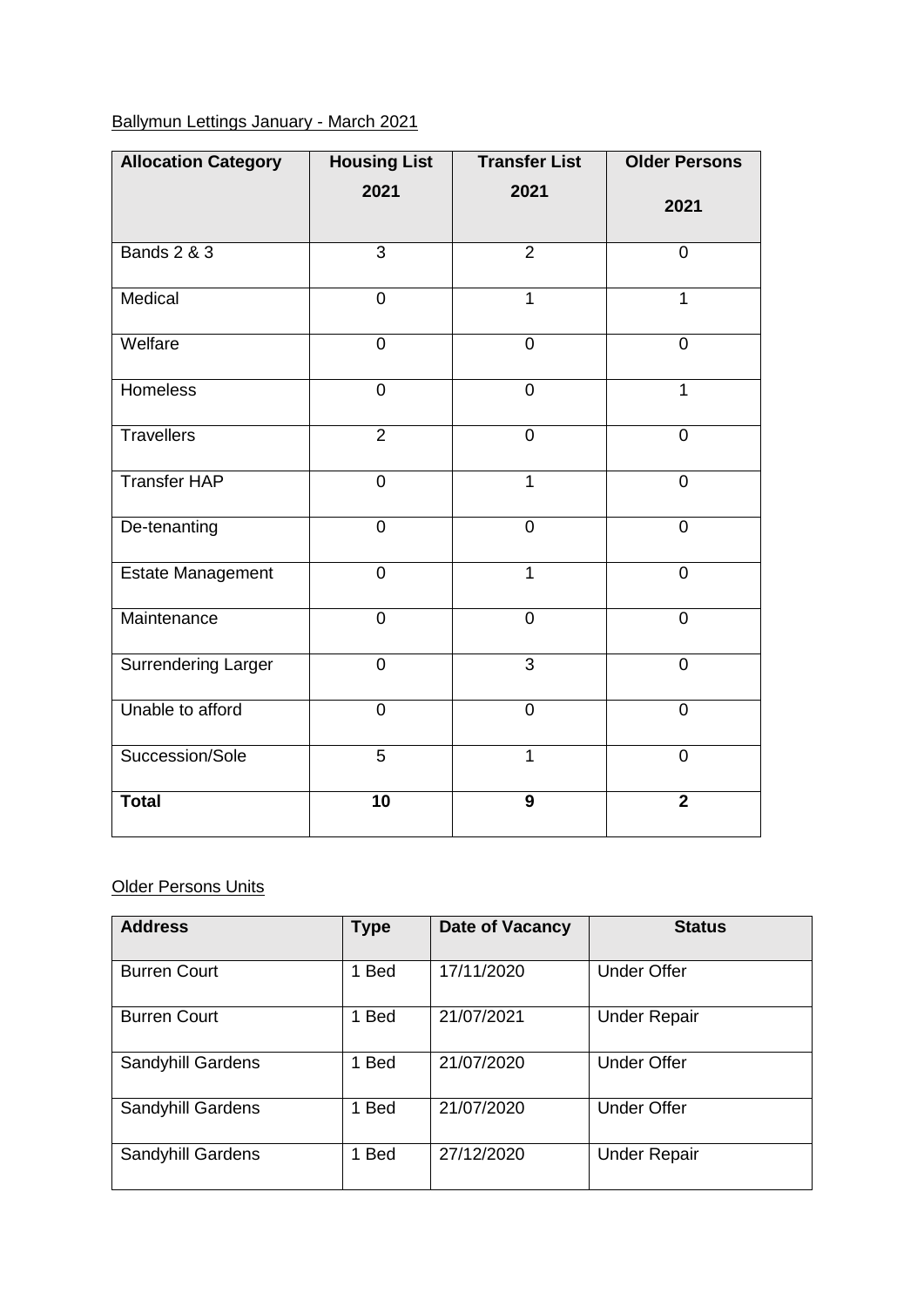| <b>Sandyhill Gardens</b> | <b>Bed</b> | 25/02/2021  | <b>Under Repair</b> |
|--------------------------|------------|-------------|---------------------|
| <b>Sandyhill Gardens</b> | <b>Bed</b> | 02/03//2021 | <b>Under Repair</b> |
| <b>Sandyhill Gardens</b> | <b>Bed</b> | 23/03/2021  | <b>Under Repair</b> |

# **Ballymun Voids**

| <b>Address</b>           | <b>Type</b>    | <b>Date of Vacancy</b> | <b>Status</b>               |
|--------------------------|----------------|------------------------|-----------------------------|
| <b>Balcurris Gardens</b> | 3 Bed House    | 11/01/2021             | <b>Under Offer</b>          |
| <b>Barnewall Drive</b>   | 2 Bed Apt      | 09/11/2020             | <b>Under Offer</b>          |
| <b>Barnewall Gardens</b> | 2 Bed Apt      | 09/11/2020             | <b>Choice Based Letting</b> |
| <b>Belclare Crescent</b> | 3 Bed House    | 10/11/2020             | <b>Under Offer</b>          |
| <b>Belclare Grove</b>    | 3 Bed House    | 19/012021              | <b>Under Offer</b>          |
| <b>Belclare Way</b>      | 3 Bed House    | 10/11/2020             | <b>Under Offer</b>          |
| <b>Carrig Close</b>      | 1 Bed Bungalow | 03/11/2020             | <b>Under Repair</b>         |
| <b>Carton Court</b>      | 2 Bed House    | 14/03/2021             | <b>Under Repair</b>         |
| <b>Coultry Close</b>     | 2 Bed Apt      | 14/03/2021             | <b>Under Repair</b>         |
| <b>Coultry Drive</b>     | 3 Bed House    | 08/02/2021             | <b>Under Repair</b>         |
| <b>Coultry Terrace</b>   | 1 Bed Apt      | 06/12/2020             | <b>Under Repair</b>         |
| <b>Coultry Way</b>       | 3 Bed House    | 07/02/2021             | <b>Under Repair</b>         |
| Cranogue Road            | 3 Bed House    | 29/01/2021             | <b>Under Repair</b>         |
| Forestwood Avenue        | 2 Bed Apt      | 07/02/2021             | <b>Under Repair</b>         |
| Gateway View             | 2 Bed Apt      | 23/09/2020             | <b>Under Offer</b>          |
| <b>Gateway View</b>      | 1 Bed Apt      | 06/02/2021             | <b>Under Repair</b>         |
| Longdale Terrace         | 1 Bed Apt      | 07/02/2021             | <b>Under Repair</b>         |
| Owensilla                | 1 Bed Apt      | 05/03/2021             | <b>Under Repair</b>         |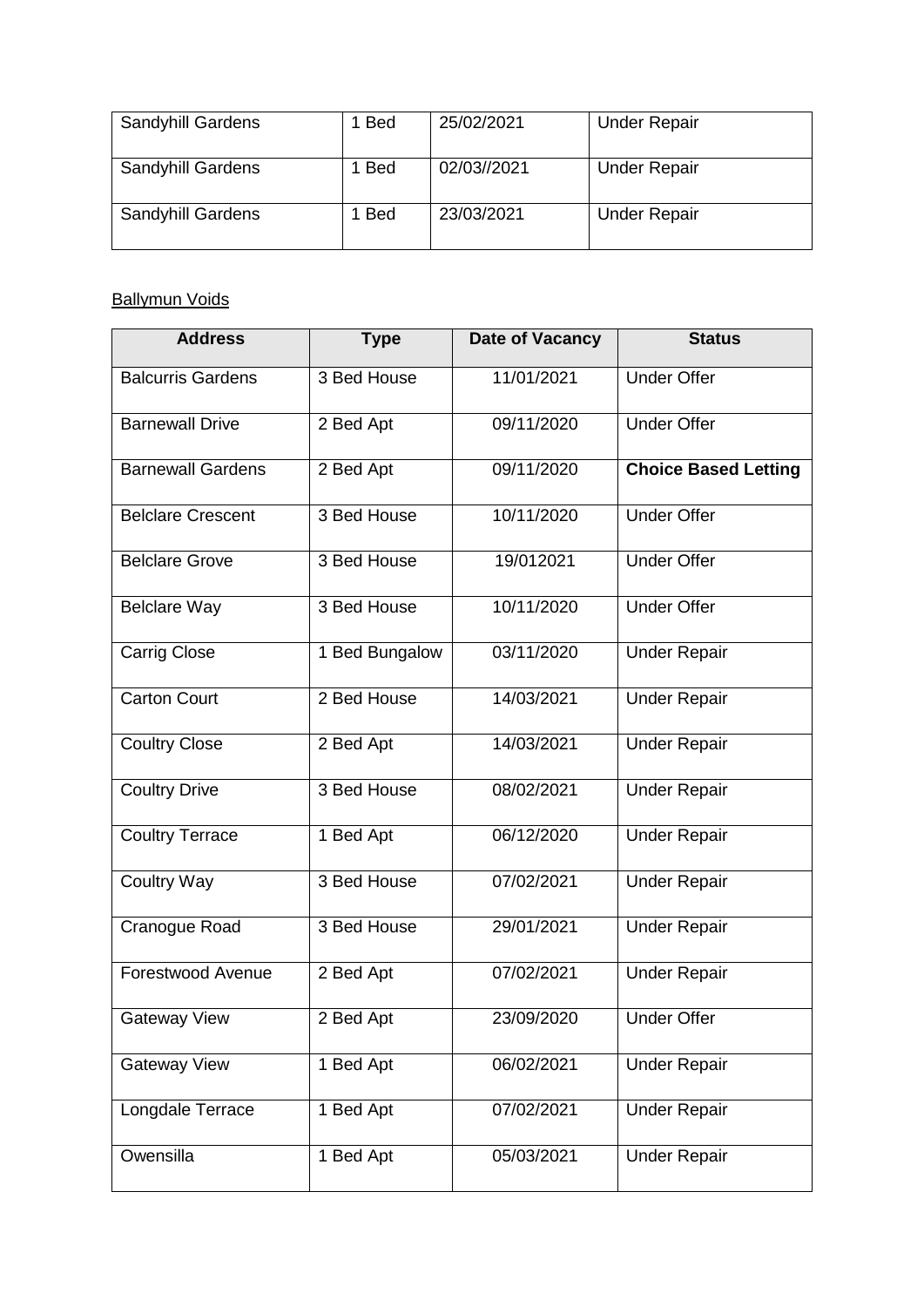| Poppintree Parade        | 2 Bed Apt   | 16/12/2020 | <b>Under Repair</b>         |
|--------------------------|-------------|------------|-----------------------------|
| Sandyhill Terrace        | 1 Bed Apt   | 22/11/2020 | <b>Under Repair</b>         |
| Sandyhill Way            | 3 Bed House | 22/11/2020 | <b>Under Repair</b>         |
| Shangan Crescent         | 4 Bed Apt   | 25/11/2020 | <b>Under Repair</b>         |
| Shangan Gardens          | 3 Bed House | 06/12/2020 | <b>Choice Based Letting</b> |
| Shangan Park             | 3 Bed House | 05/03/2021 | <b>Under Repair</b>         |
| Shangan Terrace          | 2 Bed Apt   | 24/01/2021 | <b>Under Repair</b>         |
| Shanliss Way             | 3 Bed House | 29/01/2021 | <b>Under Offer</b>          |
| <b>Shanliss Way</b>      | 3 Bed House | 29/01/2021 | <b>Under Offer</b>          |
| Shanliss Way             | 3 Bed House | 29/01/2021 | <b>Under Offer</b>          |
| <b>Shanliss Way</b>      | 3 Bed House | 29/01/2021 | <b>Under Offer</b>          |
| Silloge Green            | 3 Bed House | 12/11/2020 | <b>Choice Based Letting</b> |
| Silloge Green            | 1 Bed Apt   | 11/12/2020 | <b>Under Repair</b>         |
| The Plaza Apartment      | 2 Bed Apt   | 04/10/2020 | <b>Under Offer</b>          |
| <b>Woodhazel Terrace</b> | 2 Bed Apt   | 31/01/2021 | <b>Under Repair</b>         |

# **Other News**

Following the approval of €315,000 additional funding allocated to Ballymun and €70,000 for fifteen projects our team have commenced feasibility assessments where required to progress these projects. The projects range from ongoing drainage issues, parking solutions, housing and environmental improvements in conjunction with residents, community arts project, laneway enhancements and edging of footpaths on primary routes. In the event that any of the proposed projects cannot proceed, the funding will be reallocated to other Ballymun projects/initiatives identified over the coming months.

#### Ballymun Library

Ballymun Library remains closed to the public under Level 5 restrictions. Services are being provided online. Ballymun Library staff continue to post blogs, arts & crafts events, videos, and historic photos of the Ballymun area on our Facebook page. If anyone would like to promote any Dublin City Council-related initiative then please email details to [ballymunlibrary@dublincity.ie](mailto:ballymunlibrary@dublincity.ie) and we will share these on our Facebook page: [www.facebook.com/BallymunLibrary](http://www.facebook.com/BallymunLibrary)